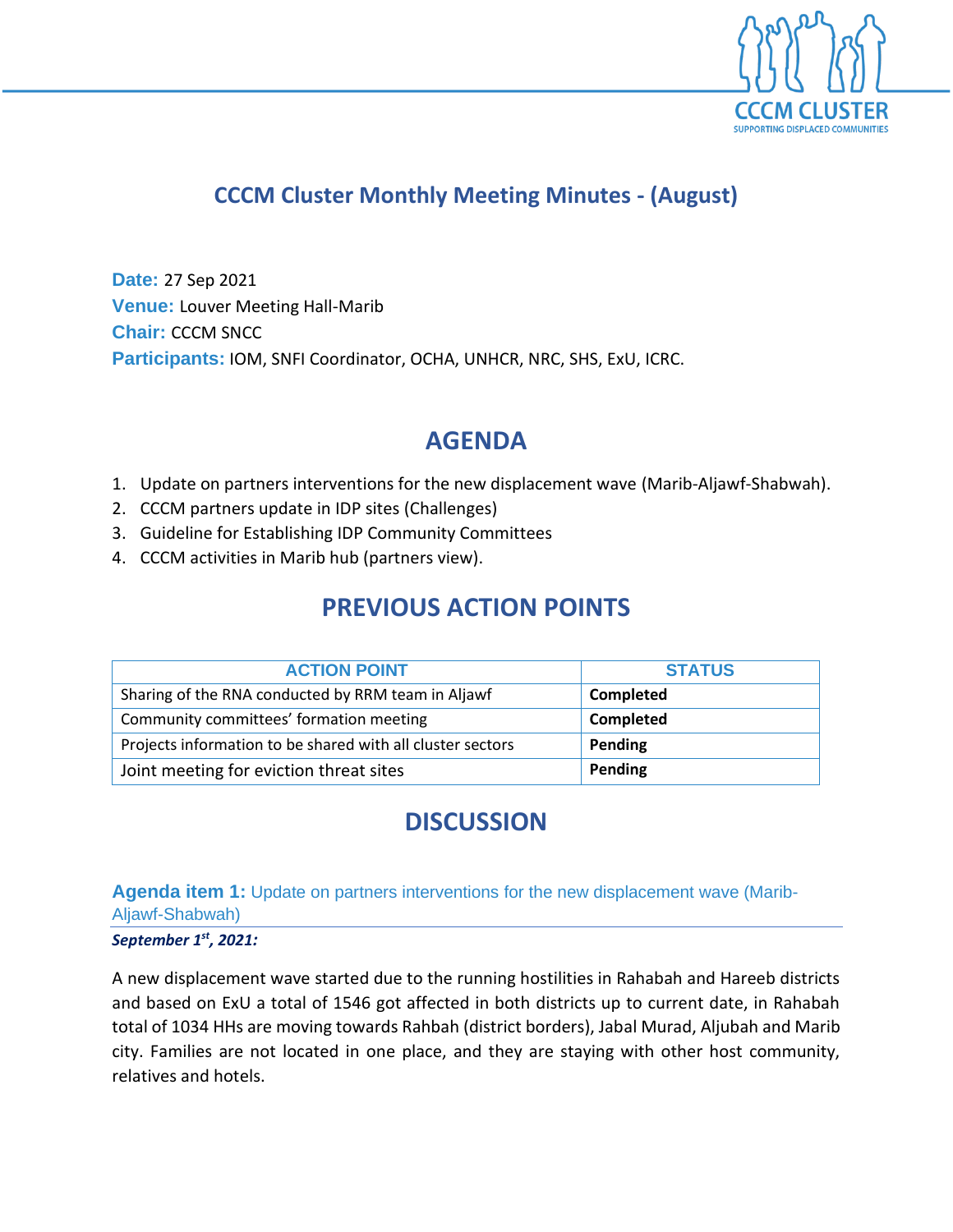

From the other hands, Hareeb district also facing a new displacement wave which an approx of 512 HHs have be moved toward Marib city and Aljubah and the displacement is still continued.

An assessment report was conduct from the Shelter cluster partner (SHS) at the early stages of the displacement indicating the situation and IDP movements and needs.

Difficulties:

- IDPs situation are not stable, they are on the move and not located in one specific location.
- Few accesses constrain in Rahbah and Hareeb districts.
- Distance and harsh environment in IDP sites settlements in some areas.
- Lack of emergency response capacity with partners. (Emergency stock)

Additionally, reports from local authorities and ExU indicating that a number of 5143 HHs, 31480 individuals are being trapped in Abddiah district by AA forces which are surrounding the district entrance block the in and out from it for civilians. Other local NGO's staff members (24 member) have also been trapped in the district with no access from outside.

Shabwah: a report from ExU mentioned a number of 42HHs, 287 individuals were displaced from Ghabr Ala'la site to three other locations (Aldba, Sheab Madawer and Alnoqoub), IDPs are in dire need of humanitarian response and support in the mentioned areas.

ICRC team shows the interest of providing support to the new displacement in both food and nonfood items, further discussion will be carried with each cluster line for future coordination and targeting.

## **Agenda item 2:** CCCM partners update in IDP sites (Challenges).

CCCM cluster in this meeting focused on the main CCCM challenges that are facing SMC partners in the field, the following are the points from each team:

#### *IOM:*

IOM team started with updating the access issue for Aljufinah camp in Marib city that the security points in the camp are not allowing shelter partners to support the new arrivals, 30 HHs and increasing are registered new in the camp with difficulty of intervening. Also, a workshop constructing project were put on hold due to the same issue. ExU to raise this issue with the management to further follow up with access restriction in the camp.

IOM team also mentioned the lack of interaction between the intervening partners in Aljufainah IDP camp in not responding to the meetings calls and invitations.

Total of 55 HHs also arrived in IOM managed sites in Marib city and Marib districts with no confirmation of intended staying in the same sites.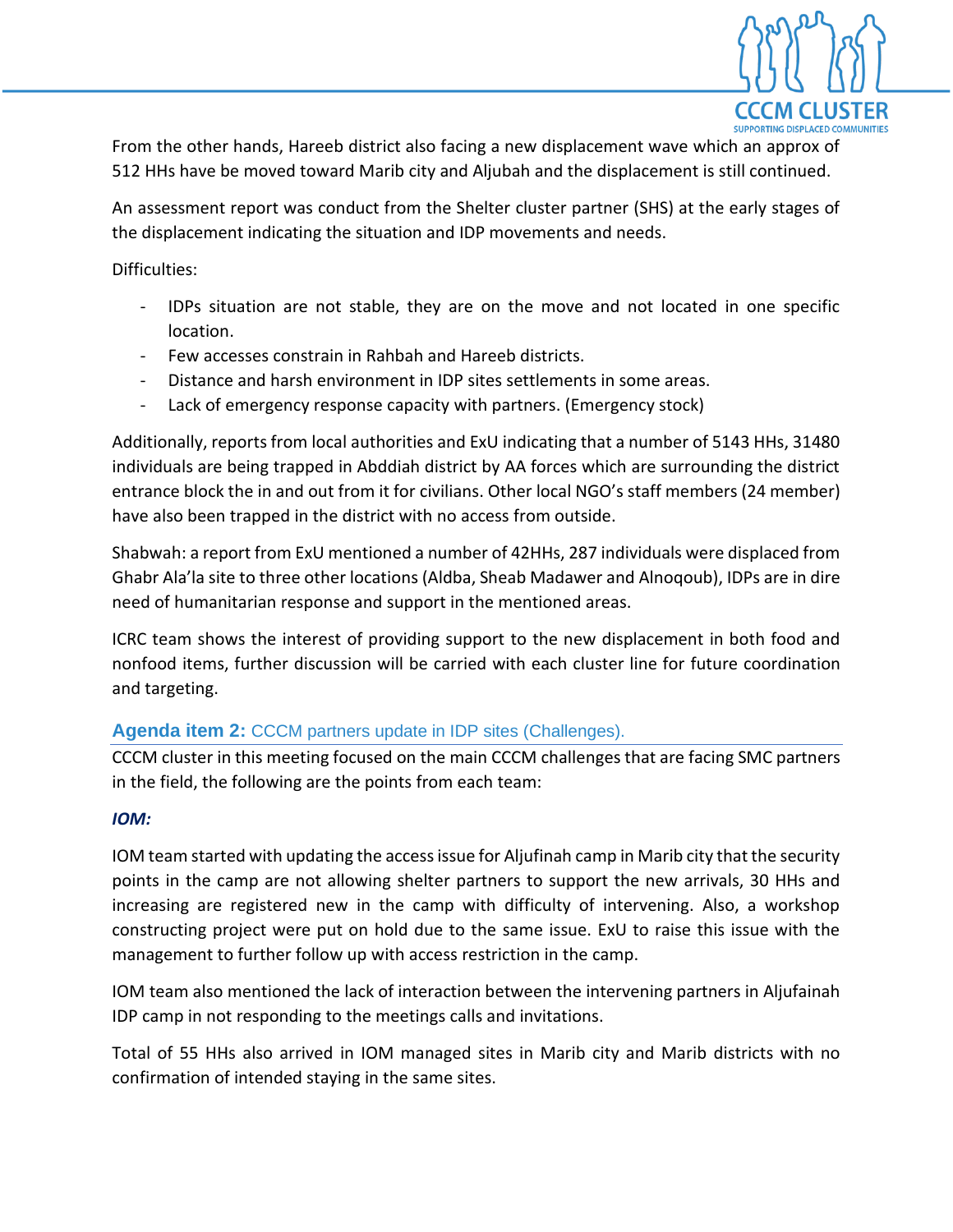

IOM team mentioned the lack of coordinating between partners in the field due to lack of communication between ExU and SMC partners in directing new partners in the field, this is leading to more accountability and questioning to the SMC partners in the field.

Due to the increase of complains about the food distribution in IDP sites, SMC partners requested food partners to comes to area coordination meetings.

#### *SHS:*

SHS team report for no security issues in its managed sites, from the other hand the lack of coordination between the partners in the field appears again especially in food distribution and RRM. SHS urging all active partners to coordinating with CCCM team in the field for better and managed response.

SHS team mentioned the education part of which SCRD are going to build alternative classes in the Alsowayda IDP site and they are not involving CCCM team within the plan and coordination.

As of WASH challenges, the water distribution will be decreasing in all managed sites in Sirwah from 7 water distribution cards to 3 cards per family each month.

CCCM cluster to raise all mentioned challenges and issues from partners to the concerns cluster and authorities with support from OCHA as well.

## **Agenda item 3**: Guideline for Establishing IDP Community Committees

#### **Introduction:**

As IDP representative leadership is a pivotal component of self-management structures in IDP hosting sites, community committees at such sites can strengthen the IDP self-management and result in efficient service delivery and protection of site population. The IDP community at the sites will be given the chance to form a representative committee through recommendation, partner selection, or election. Owing to the varying contexts and issues across different sites, this guideline aims to highlight the general process of establishing community committee members. It is, therefore, the responsibility of the partner to adopt this guideline to the site context.

#### **Basic Guidelines**

- **E** Analysis of the site population, including gender, age, and vulnerabilities, is reflected in the composition of the committee and ensures full representation of the site
- Committee members actively identify needs, gaps, and other issues with the community in their respective site
- Committees raise the site issues at the regular SC meetings, and shall call for ad hoc meetings if necessary
- **•** The committee should have  $3 10$  members depending on the size of the population at the site. Based on the context, 2 host community leaders can be added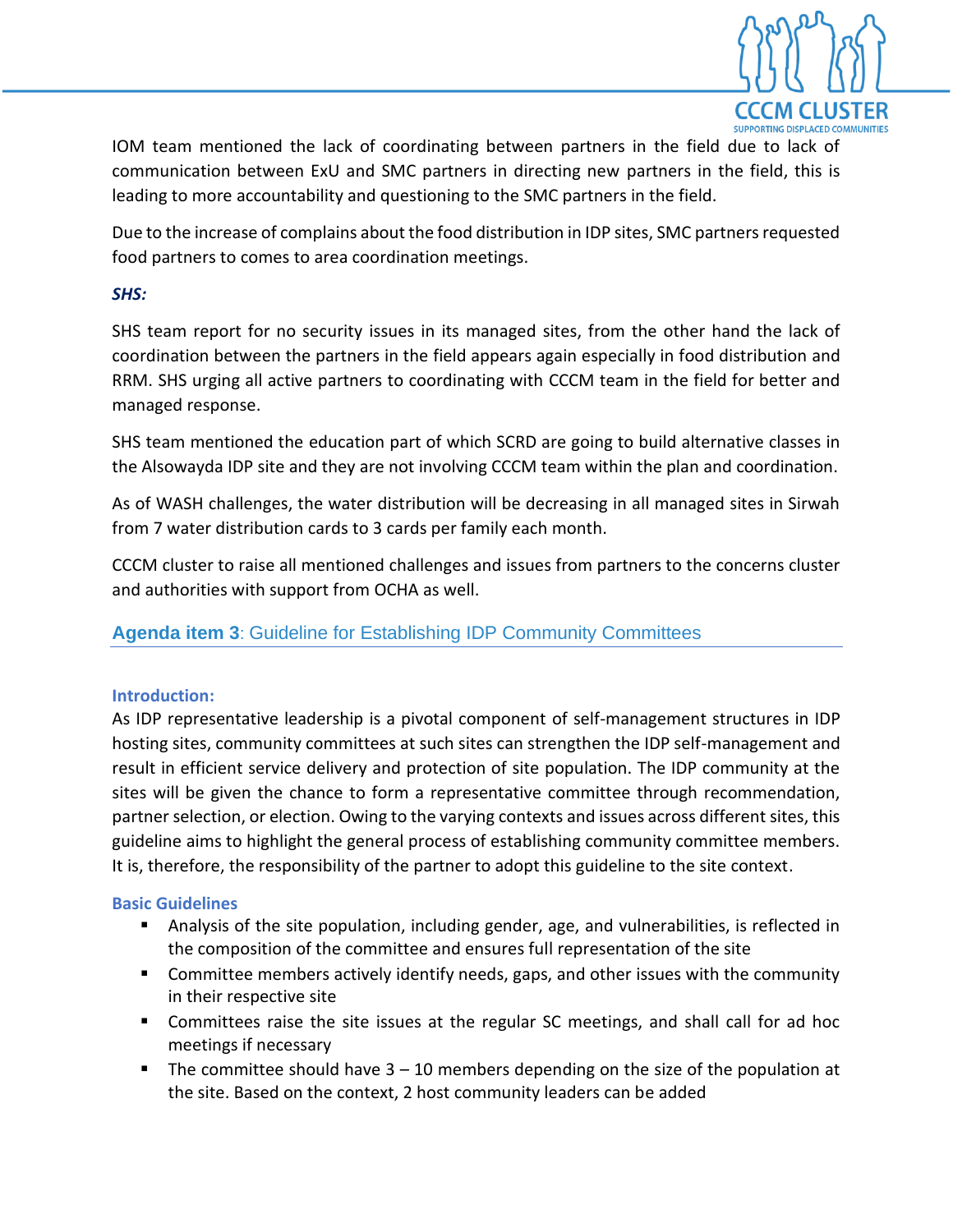

- The roles and responsibilities of the committee should be harmonized as much as possible as per the Cluster guidelines. However, context specific amendments to the roles and responsibilities may be incorporated in the TORs and CoCs where SC and community members see necessary. Such changes should be communicated with the Sub-National Cluster
- SCFP and other partners shall ensure the success of the committees through providing sufficient capacity building, mentorship, attention, and resources

### **Appointing Members**

Members of the community committees can be selected using one of the three following modes depending on the context:

## ▪ **Recommendation and self-selection**

Whereby the community is asked to select their representative residents of the site through communicating with one another and selecting the members based on the criteria. Partners should then communicate with the community to understand the selfselection process and ensures full representation of all groups in the site.

## ▪ **SCFP Selection**

The SCFP plays an overseer role and provides necessary technical support in selection of Site Committees. Its responsibility is to ensure the process is all inclusive, fair and free; and views of members of the community are taken into consideration.

## ▪ **Site Focal Point (SFP)**

The SFP ensures security, law and order during the selection process.

▪ **Election** 

In case of sites with protracted displacement, it may be recommended for the partner to facilitate the election of the committee members.

## **Agenda item 4:** CCCM activities in Marib hub (partners view).

As for the CCCM activities conducted by SMC partners in the field it includes the following:

### IOM CCCM:

IOM team manage 34 IDP sites in Marib city (16) and Marib (18) and benefiting 17936 HHs, 98195 individuals, conducting various activities such as registration, referral, CFM, coordination, service mapping, advocacy (land issues, eviction, access ..etc), last resort interventions, care and maintenance, awareness and capacity building (First aid and fire mitigation) information dissemination, Community engagement and monthly coordination meetings for partners.

### SHS CCCM:

SHS team manage 7 IDP sites in Sirwah district covering the total population of 3603 HHs, 23425 individuals. CCCM activities such as registration, referral, care and maintenance, fire mitigation, road leveling as part of risk reduction, waste management CFW, Capacity building, distribution points, coordination, 3ws, service mapping and monthly coordination meetings for partners.